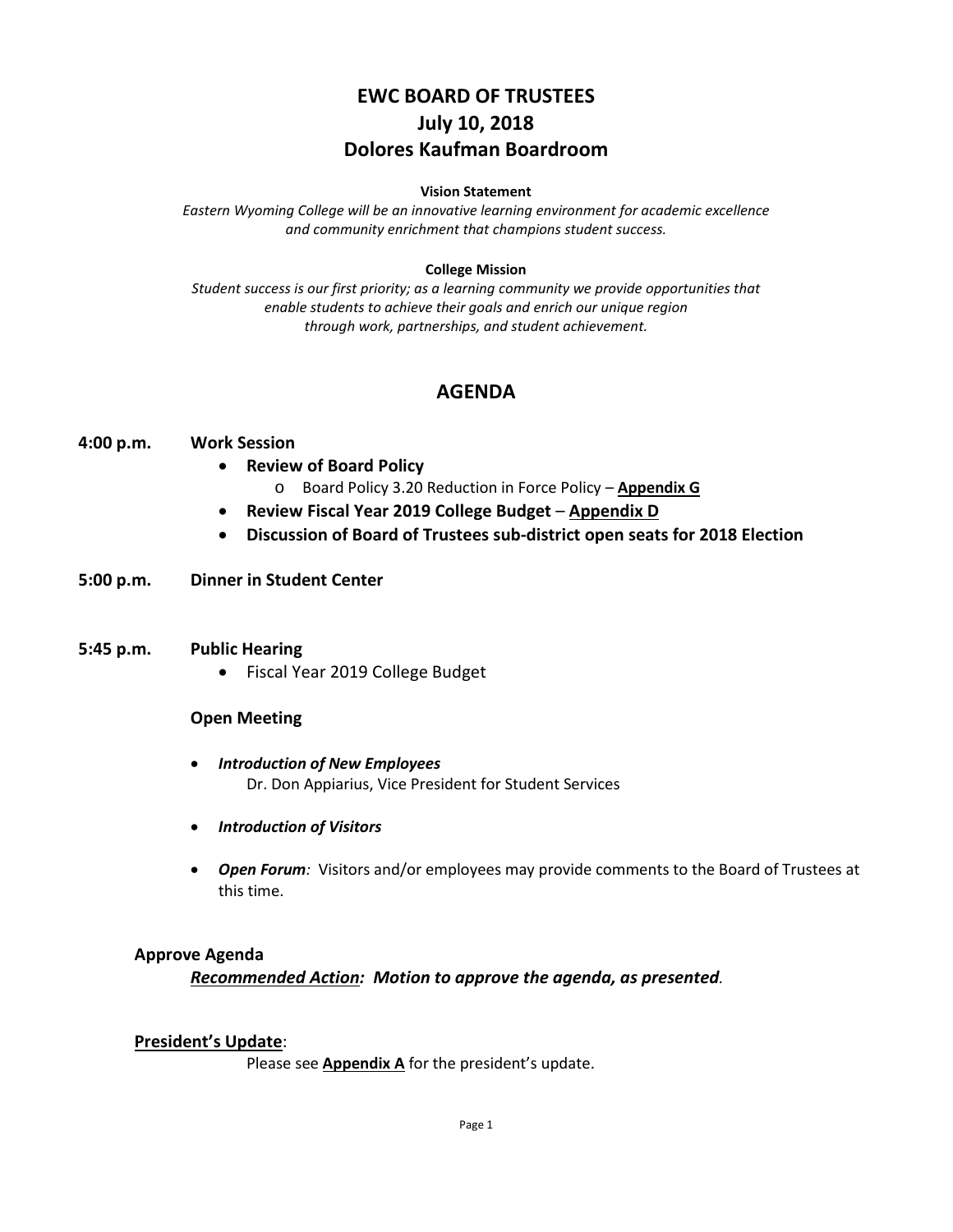### **Approve Consent Agenda** – **Appendix B**

*Trustees, please contact Dr. Travers with any questions prior to the board meeting.*

- **Approve Minutes**: *Please see Appendix B1 for the minutes from the June 12, 2018 meeting. Prepared by Holly Branham, Executive Assistant to the President/Board of Trustees*
- **Approve Fiscal Year 2018 Transfers of Unexpended/Unencumbered Appropriations and Requested Budget Authority Increases**: *Pursuant to W.S. 16-4-112 and W.S. 16-4-113, a public hearing was held on June 29, 2018, to consider and take comments on the proposed fiscal year 2018 budget program transfers and budget authority increases as outlined in Appendix B3. No comments from the public were offered during the hearing. The Unrestricted Operating Fund was increased by \$175,341 to balance the revenues and expenses. . It was necessary to transfer \$157,747 to operations & maintenance of physical plant to cover utilities expense overages for the fiscal year. Another \$93,221 was transferred into the Athletics Department to meet their expenses. The Restricted Fund budget was increased by \$137,532 to address shortages in GEAR UP, INBRE and the State Library fund. Within the Unrestricted Auxiliary Fund, \$109,098 was transferred for unanticipated student center, housing and motor pool expenses...The Plant Funds, Net Investment in the Plant Fund was increased by \$353,877 to account for the first ATEC bond payment and building depreciation.. We therefore request approval of the budget changes for the fiscal year ended June 30, 2018, as presented.*

*Prepared by Mr. Kwin Wilkes, Vice President for Administrative Services*

• **Approve Assessment of One-Half Mill Levy for FY-2019 and FY-2020:** *The one-half mill levy supports continuing concurrent credit enrollment for high school students and other post-secondary education programs and services through the Eastern Wyoming Board of Cooperative Educational Services (EW BOCES), of which EWC is a member. A hearing on the EWC assessment was held on June 29, and no comments were received from the public. Please review Appendix B5 to review the details of the FY-2019 budget that is scheduled to be considered by the EW BOCES on July 12, 2018.*

*Prepared by Mr. Kwin Wilkes, Vice President for Administrative Services*

• **Approve Goshen County Fair Association Contract for FY-19**: *The contract for fiscal year 2019 will increase by \$5,000 for a total of \$20,000 per year for use of the fairground facilities. Please see Appendix B6 for the contract.*

*Prepared by Holly Branham, Executive Assistant to the President/Board of Trustees*

• **Approve Golf Course Agreement for Fiscal Year 2019**: *The only change to the agreement is an increase of \$200 for use of the driving range and brings the total fee to \$1,000. The agreement can be found in Appendix B18.*

*Prepared by Holly Branham, Executive Assistant to the President/Board of Trustees*

• **Ratify Selection of Nebraska Fire and Equipment for Vet Tech Fire Alarm Replacement Project**: *The Board was polled on June 29 regarding approval of the May 31, 2018 bid opening for the fire alarm system for the Veterinary Technology Building. Nebraska Fire and Equipment was the only bidder with a total of \$63,475. The Board unanimously approved the selection.*

*Prepared by Holly Branham, Executive Assistant to the President/Board of Trustees*

### *Recommended Action: Motion to approve the consent agenda, as presented.*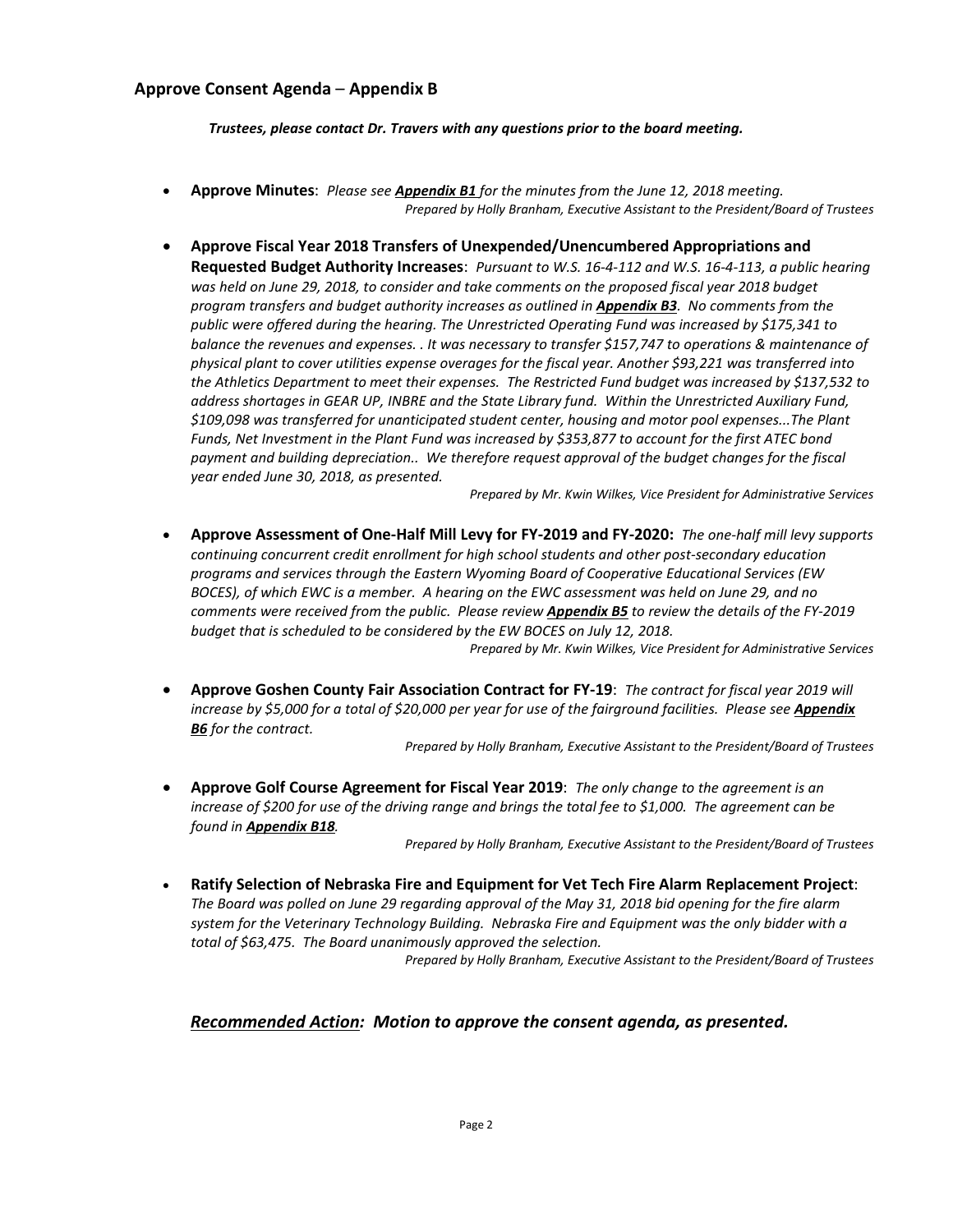# **Action Items**

### **Approve Financial Report**

Please see **Appendix C** for the written financial report.

*Prepared by Mr. Kwin Wilkes, Vice President for Administrative Services*

### *Recommended Action: Motion to approve the financial report, as presented.*

### **Approve Proposed Fiscal Year 2019 College Budget**

The Fiscal Year 2019 College Budget can be found in **Appendix D**. *Prepared by Mr. Kwin Wilkes, Vice President for Administrative Services*

### *Recommended Action: Motion to approve the Fiscal Year 2019 College Budget, as presented.*

### **Approve on First Reading for Board Policy 2.0 Committee Policy**

Board Policy 2.0 Committee Policy was also discussed at the June work session. The revisions to this policy provide for the creation of a Policy Committee. Please see **Appendix E** for details.

*Prepared by Holly Branham, Executive Assistant to the President/Board of Trustees*

### *Recommended Action: Motion to approve on first reading revisions to Board Policy 2.0 Committee Policy, as presented.*

### **Approve on First Reading Board Policy 3.8 Professional Growth and Development**

The Board is requested to consider on first reading the revisions to Board Policy 3.8 Professional Growth and Development as discussed at the June work session. Please see **Appendix F** for a copy of the policy.

*Prepared by Holly Branham, Executive Assistant to the President/Board of Trustees*

### *Recommended Action: Motion to approve on first reading revisions to Board Policy 3.8 Professional Growth and Development, as presented.*

### **Approve First Reading for Board Policy 3.20 Reduction in Force**

Please see **Appendix G** for the latest version of this policy. *Prepared by Holly Branham, Executive Assistant to the President/Board of Trustees*

### *Recommended Action: Motion to approve on first reading the revisions to Board Policy 3.20 Reduction in Force, as presented.*

## **Information Items**

### **College Relations Update**:

Please see **Appendix H** for the College Relations update.

*Prepared by Ms. Tami Afdahl, Director of College Relations*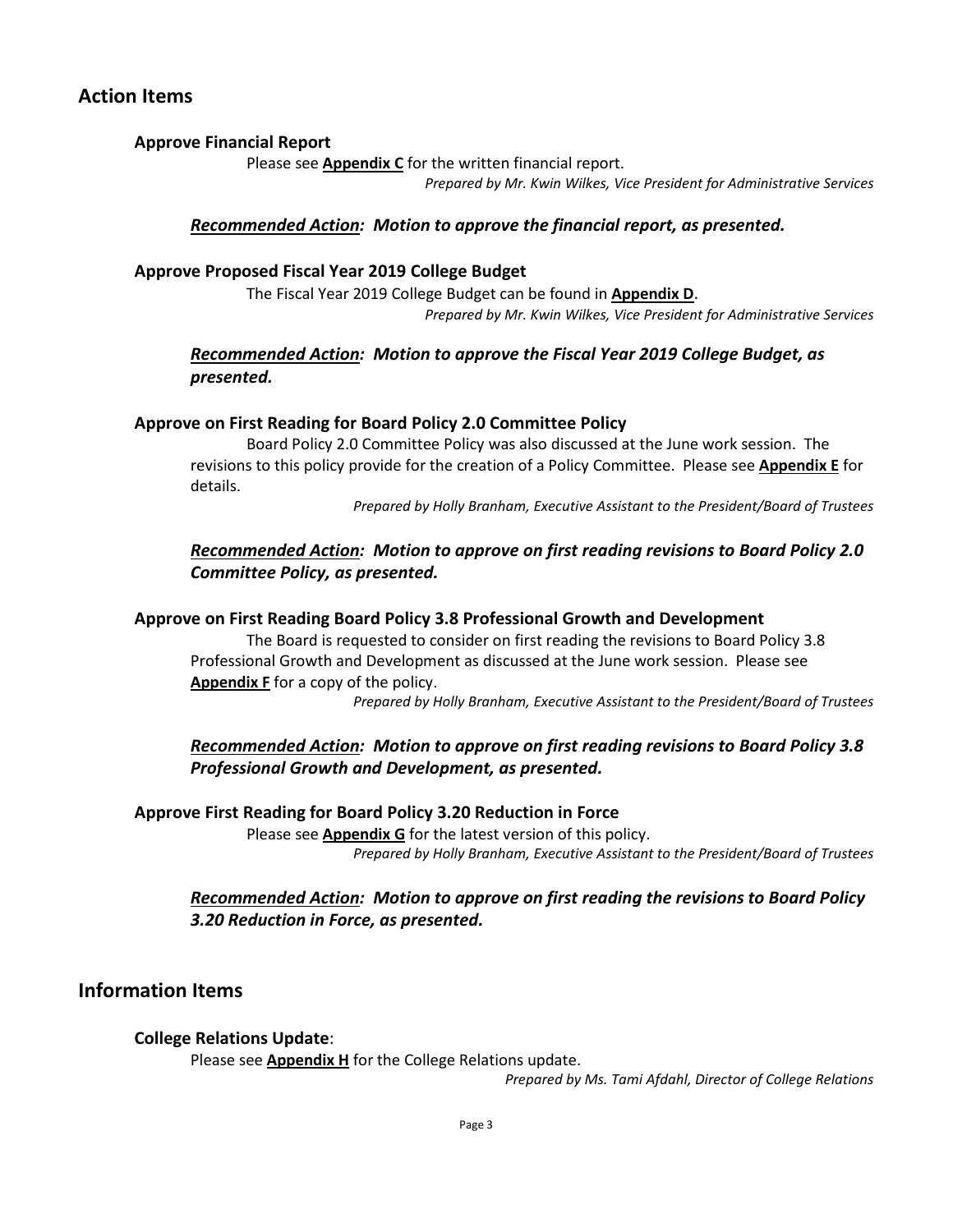### **Construction Projects and Major Maintenance Update**:

Please see **Appendix I** for current construction projects and major maintenance projects.

*Prepared by Mr. Kwin Wilkes, Vice President for Administrative Services and Mr. Keith Jarvis, Director of Physical Plant*

### **Douglas Campus Update**:

Please see **Appendix J** for the Douglas Campus update. *Prepared by Ms. Margaret Farley, Associate Vice President for Converse County*

### **Human Resources Update**:

Please see **Appendix K** for the HR update.

*Prepared by Mr. Edward Meyer, Director of Human Resources*

### **Institutional Development Update**:

An update will be provided at the meeting.

*Prepared by Mr. John Hansen, Director of Institutional Development*

### **Instructional Program Reviews – Part 1**

- Agriculture Program **Appendix M**
- Certified Nursing Assistant **Appendix N**
- Cosmetology **Appendix O**
- Interdisciplinary Studies **Appendix P**
- Veterinary Technology Program **Appendix Q**

*Presented by Academic Services*

### **Trustee Topics**

#### **Executive Session – Personnel**

*Recommended Action: Motion to approve adjourning to executive session to discuss personnel.*

#### **Adjournment**